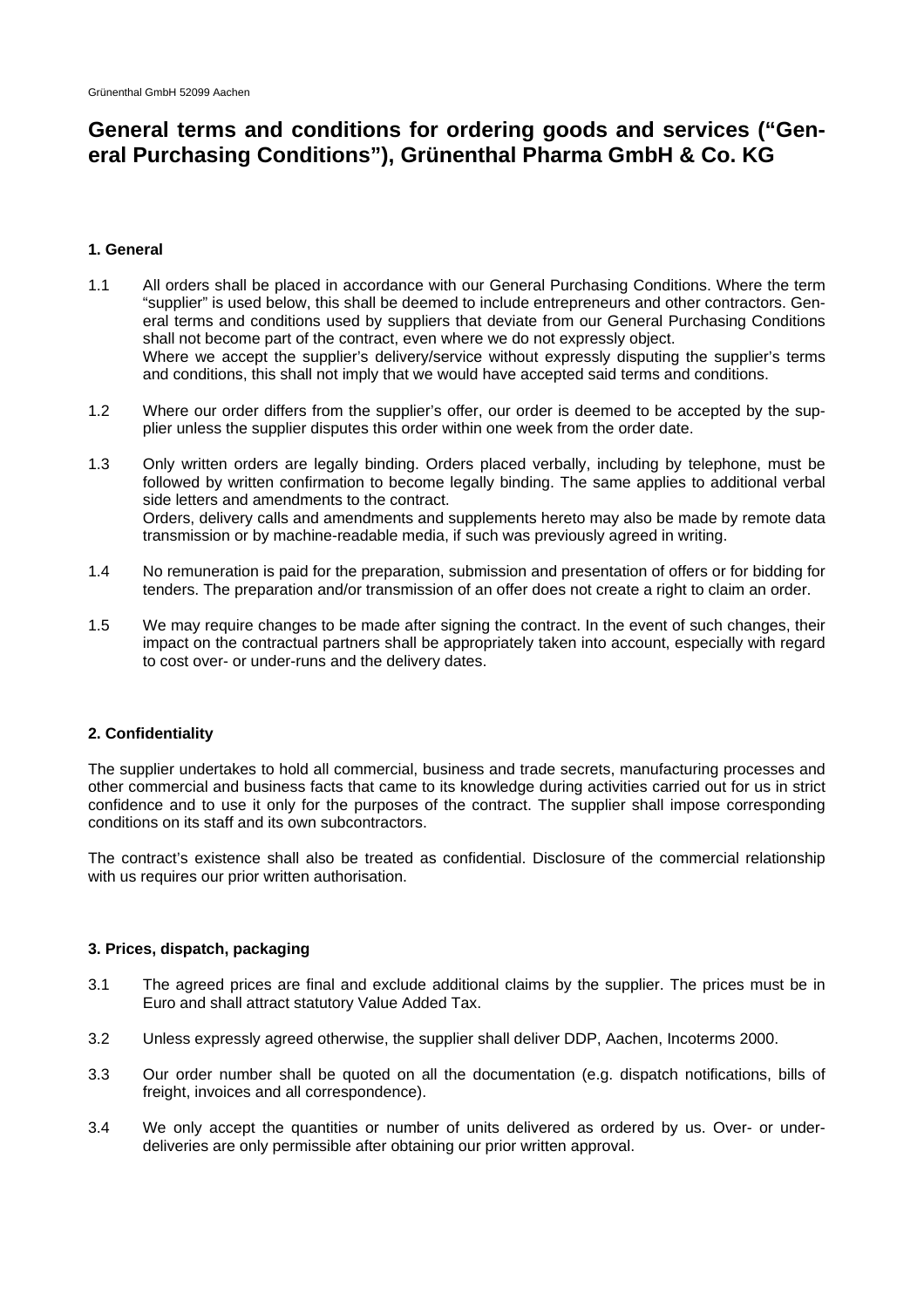3.5 The goods must be packed in a way that damage in transport is avoided. Packaging materials shall only be used to the extent necessary to achieve this purpose. Only environmentally-friendly packaging materials shall be used.

### **4. Quality requirements for pharmaceutical products**

The ordered goods shall be manufactured and delivered in accordance with the quality standards attached to our order or specified by us separately. They shall be tested by the supplier in accordance with the AQL quotas specified by us. When delivering the goods, the required test certificates/analysis certificates prepared on the basis of these tests shall be attached to the corresponding delivery in duplicate.

In order to maintain uniform quality control at our end, the supplier undertakes to notify us immediately of all modifications relating to the manufactured goods' composition, production, quality control and subcontractors.

#### **5. Invoicing and payment**

5.1 Invoices shall be sent separately to our postal address in the proper form in duplicate once delivery has been made, together with all associated documents and data (order number, including the item number listed on the order where relevant). Invoices submitted improperly are deemed to be received by us only from the time of rectifying

same.

Copy invoices shall be clearly marked as such.

- 5.2 Payment shall be made using the normal commercial arrangements, either within 30 calendar days with 3% discount or after 60 calendar days net, calculated from delivery/performance and receipt of invoice.
- 5.3 When invoicing by number of items or weight, the number of items or weight assessed by us shall be deemed definitive.
- 5.4 If test certificates for materials have been agreed, they form an integral part of the delivery. They must be faxed to the agreed receiving site no later than in advance on the delivery date. In this event, the payment period for invoices starts not earlier than on receipt of the original of the agreed certificate.
- 5.5 In the event of defective delivery, we are entitled to retain proportionate payment until correct delivery is made.
- 5.6 Claims arising from contracts entered into with us may only be assigned with our written consent.

#### **6. Delivery dates, delays, force majeure**

6.1 The agreed delivery dates are binding. Relevant for compliance with the delivery date or the delivery deadline is receipt of the goods at the receiving or usage site determined by us, or if acceptance of the performance is agreed upon or provided for by law, the date of successful acceptance of the performance.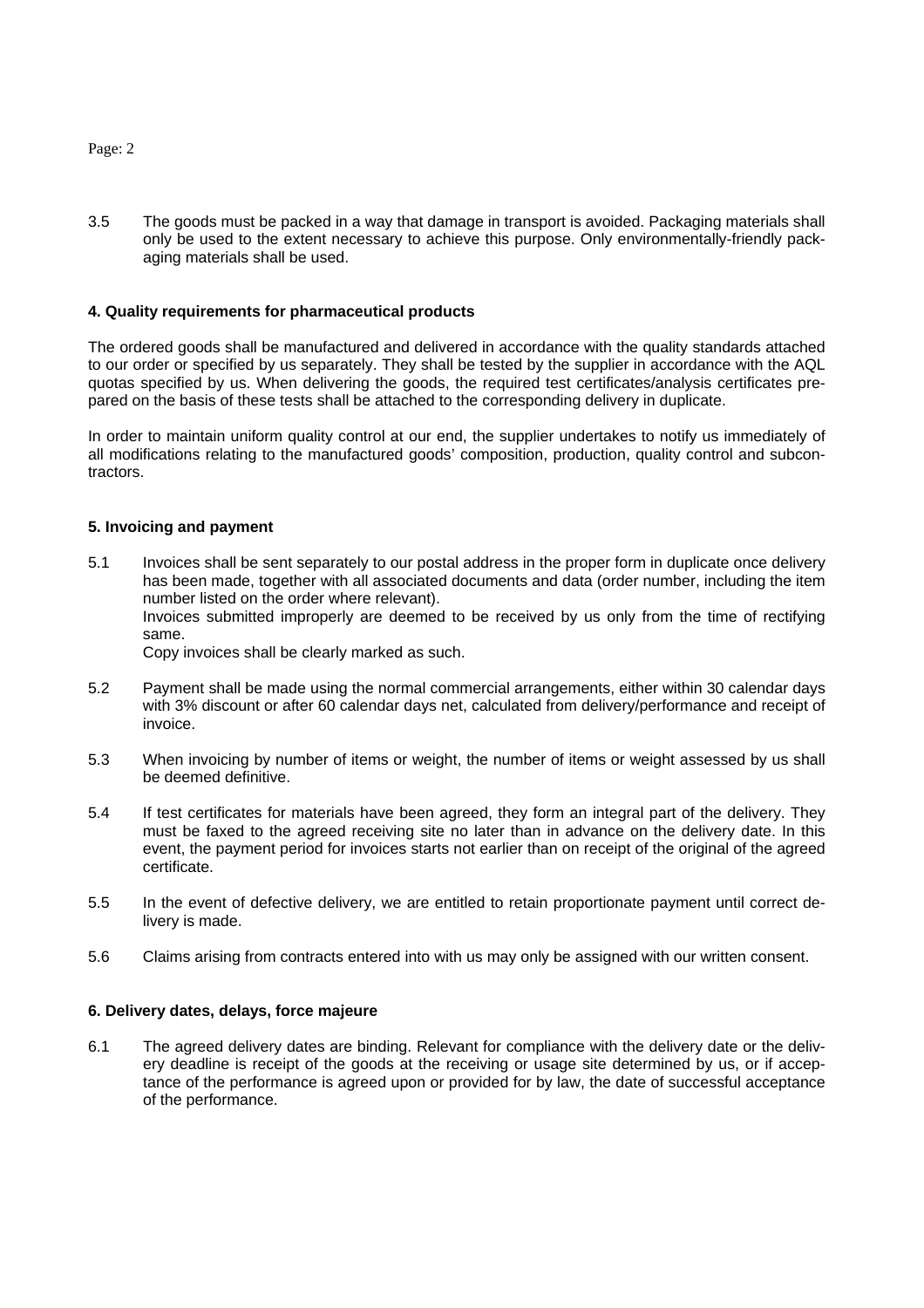- 6.2 If it becomes known to the supplier that an agreed delivery date cannot be met for any reason, supplier must notify us of same immediately in writing and state the reasons and the expected period of delay.
- 6.3 If the supplier's delivery is overdue, then in addition to legal claims we shall be entitled to liquidated damages in the amount of 0.3% of the contractual amount per day of delay, up to a maximum of 5% of the contractual amount. Our acceptance of the late delivery or of the late performance of the contractually agreed services does not imply waiver of any compensation claims.
- 6.4 The supplier can only assert the absence of necessary documents that we must supply where it has demanded the documents in writing and has not received them within a reasonable time.
- 6.5 Force majeure and strikes release the contractual partners from their performance obligations for the duration of the interference and to the extent of its impact. The contractual partners undertake, as far as is reasonable, to provide the required information immediately and to adapt their obligations to the changed circumstances in good faith. We shall be released in whole or in part from the obligation to accept the ordered delivery/service and in this regard entitled to rescind from the contract, where the delivery/service can no longer be utilised due to the delay caused by the force majeure or the strike, taking into account the financial aspects.
- 6.6 In the event of delivery earlier than agreed, we reserve the right to return it at the supplier's expense. Where an early delivery is not returned, the goods shall be stored by us until the agreed delivery date at the supplier's expense and risk. In the event of early delivery, we reserve the right to make payment only on the agreed due date.
- 6.7 We will only accept part-deliveries once this is expressly agreed. When making agreed partdeliveries, the amount still outstanding should be clearly shown.

## **7. Return of documents**

The supplier shall properly keep all the documents placed at its disposal for the purpose of providing the contractually agreed deliveries/services, in particular layouts, drawings and films, and ensure that third parties do not have access to them. These documents shall be returned to us at our request during the contractual relationship, otherwise on expiration or termination of the contractual relationship, or shall be properly destroyed at our request. In the latter case, the supplier shall confirm proper destruction in writing.

#### **8. Warranty, guarantees**

8.1 The supplier warrants that all deliveries/services conform to state of the art technology, to the relevant legal provisions and to the regulations and guidelines of official authorities, trade and professional associations.

If deviations from these regulations are necessary in specific cases, the supplier must obtain our written consent to same. The supplier's obligation under a warranty for the deliveries/services is not abridged as a result of such consent. If the supplier has reservations concerning the type of implementation requested by us, it must notify us immediately in writing.

The supplier's contractual and/or statutory duties with regard to the delivered item are neither abridged nor voided as a result of our approval of drawings, calculations and other technical docu-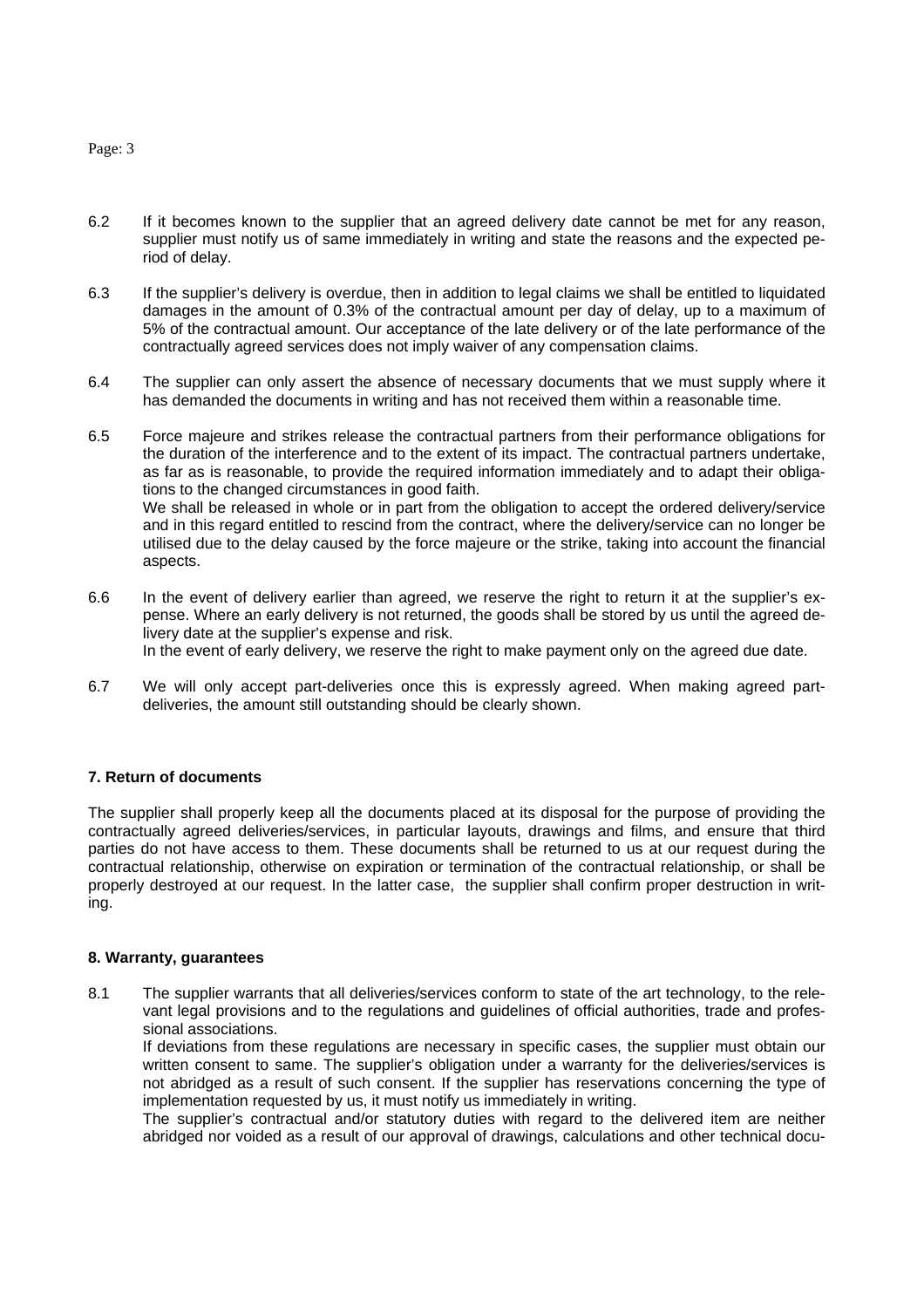ments. This also applies to suggestions and recommendations made by us, except where expressly agreed otherwise.

8.2 The supplier undertakes to use environmentally-friendly products and processes in its deliveries/services insofar as it is financially and technically feasible, including in subcontracted supplies or ancillary services provided by third parties. The supplier undertakes to provide us with the required safety data sheets at first delivery. In later deliveries this is only required if their contents or the delivered products have been modified.

The supplier shall indemnify us against all claims by third parties in the event that the supplier fails to provide us with the safety data sheets or does so belatedly. The same applies to all later amendments.

8.3 The warranty period shall be two years, except where expressly agreed otherwise. It starts with the supply of the delivered item to us or to third parties nominated by us at the receiving or usage site specified by us.

For devices, machines and installations, the warranty period begins on the acceptance date of the performance stated in our written acceptance declaration.

The warranty period for construction works shall conform to the statutory provisions; for spare parts it shall be two years after fitting/commissioning.

Otherwise, the statutory warranty claims shall apply without restriction.

- 8.4 For supplied parts that cannot remain in operation during a defect investigation and/or defect rectification, the current warranty period shall be extended by the duration of the suspended operation. For repaired or new supplied parts, the warranty period restarts with the completion of the remedy or, where acceptance of the performance is agreed upon, on this acceptance. Where relevant, the acceptance of the performance shall be requested from us in writing.
- 8.5 Where we suffer damages or loss as a result of defective deliveries or services, then is addition to the statutory claims we shall be entitled to liquidated damages in the amount of 15% of the contractual amount.

#### **9. Intellectual property**

- 9.1 The supplier warrants that all deliveries and services do not infringe the intellectual property rights of third parties and in particular that patents, licences or other third party intellectual property rights are not infringed by the supply and use of the delivered items.
- 9.2 The supplier shall indemnify us and our contractual partners against all corresponding third party claims arising from infringement of intellectual property rights and shall bear all costs arising in this connection.
- 9.3 We are entitled, but are not obliged to obtain from authorised parties at the supplier's expense licenses to use the relevant delivered items and services.

## **10. Miscellaneous**

- 10.1 Should individual clauses of these general purchasing conditions be ineffective, this does not prejudice the effectiveness of the other provisions.
- 10.2 The supplier is not entitled, without our prior consent in writing, to transfer and/or assign its contractual obligations or rights in whole or in part to third parties.